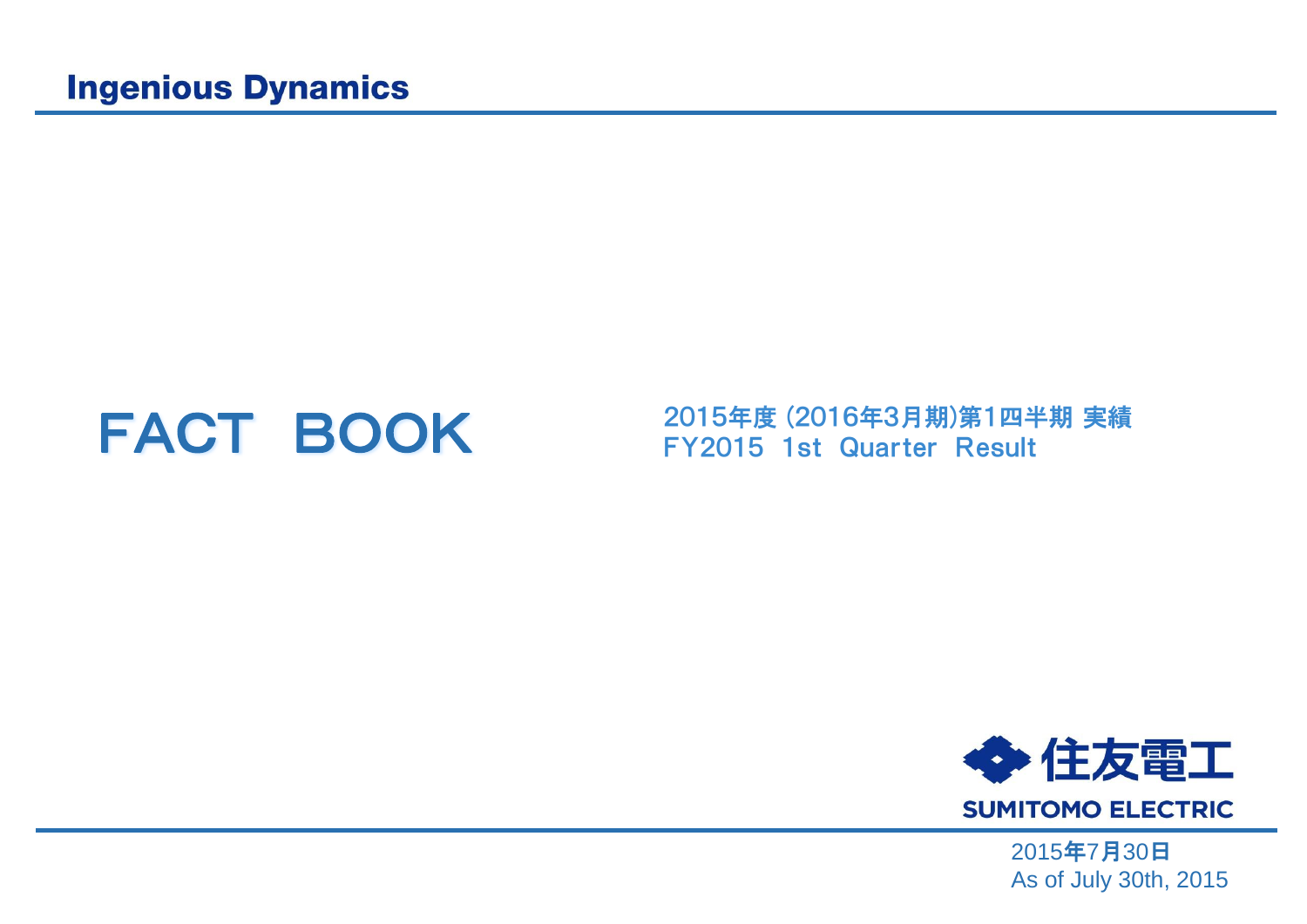| <b>CONTENTS</b>                                      | 目次                 | Page |
|------------------------------------------------------|--------------------|------|
| 1. P/L Summary                                       | .損益概要              |      |
|                                                      |                    |      |
| 2. B/S Summary                                       | 2. 貸借対照表概要         |      |
|                                                      |                    |      |
| 3. Business Segment Information                      | 3. 事業の種類別セグメント情報   |      |
| . Net Sales and Operating Income by Business Segment | ・事業セグメント別売上高・営業利益  |      |
| <b>Breakdown of Each Business Segment</b>            | ・各セグメント別売上高の主要製品内訳 |      |

(Forward-Looking Statements)

This presentation contains various forward-looking statements which are based on the current expectations and assumptions of future events. All figures and statements with respect to the future performance, projections and business plans of Sumitomo Electric and its group companies constitute forward-looking statements. Although Sumitomo Electric believes that its expectations and assumptions are reasonable, actual results and trends of Sumitomo Electric's performance could differ materially from those expressed or implied by such figures or statements due to risks and uncertainties in the future business circumstances. The factors which may cause such difference include, without limitation:

1.General market and economic conditions in the U.S., Europe, Japan and other Asian countries, especially personal consumption and capital expenditure.

2.Fluctuations of currency exchange rates, especially between Japanese yen and U.S. dollar, Euro and Asian currencies.

3.Rapid technological development and Sumitomo Electric and its group companies' ability to cope with it.

4.Changes in various assumptions including financial, managerial and environmental ones.

5.Current and future laws and regulations by foreign countries about trading and other activities.

6.Change in market value of securities that Sumitomo Electric and its group companies own.

Please be advised that there are possibilities actual sales and profits could be different from those described in this material. Sumitomo Electric and its group companies are not obliged to update and make public any descriptions in forward-looking statements after releasing this material.

#### (将来情報についての注意事項)

この資料に記載されております売上高及び利益等の計画のうち、過去または現在の事実に関するもの以外は、当社グループの各事業に関する業界の動向についての見通しを含む経済状況、ならびに為替レートの変動その他の 業績に影響を与える要因について、現時点で入手可能な情報をもとにした当社グループの仮定及び判断に基づく見通しを前提としております。

これら将来予想に関する記述は、既知または未知のリスク及び不確実性が内在しており、例として以下のものが挙げられますが、これらに限られるものではありません。

- ・米国、欧州、日本その他のアジア諸国の経済情勢、特に個人消費及び企業による設備投資の動向
- ・米ドル、ユーロ、アジア諸国の各通貨の為替相場の変動
- ・急速な技術革新と当社グループの対応能力
- ・財務的、経営的、環境的な諸前提の変動
- ・諸外国による現在及び将来の貿易規制等
- ・当社グループが所有する有価証券等の時価の変動

 従いまして、実際の売上高及び利益等と、この資料に記載されております計画とは大きく異なる場合があることをご承知おき下さい。なお、当社グループは、この資料の本リリース後においても、将来予想に関する記述を 更新して公表する義務を負うものではありません。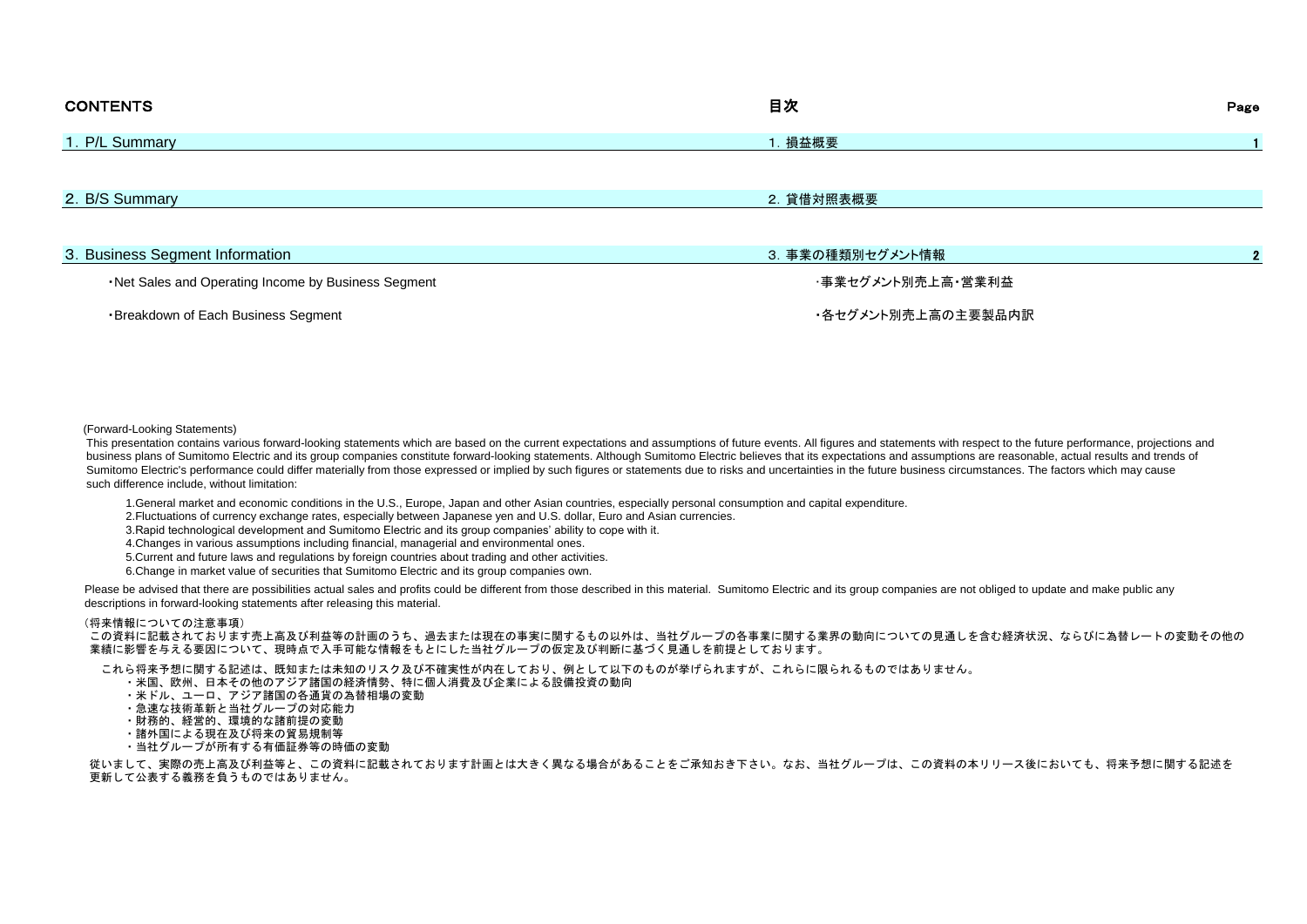# 1. P/L Summary **the contract of the contract of the contract of the contract of the contract of Yen**) (Millions of Yen)

|                                                                |                 |         | 2013           |           | 2014       |           |           | 2015    |            |           | Change   |
|----------------------------------------------------------------|-----------------|---------|----------------|-----------|------------|-----------|-----------|---------|------------|-----------|----------|
|                                                                |                 |         | 1st Half       | Total     | $1Q \n(1)$ | 1st Half  | Total     | 1Q(2)   | 1st Half E | Total E   | $2-0$    |
| <b>Net Sales</b>                                               | 売上高             | 587,343 | 1,217<br>7.611 | 2,568,779 | 638,170    | 310,544   | 2,822,811 | 713,302 | ,450,000   | 3,050,000 | 75,132   |
| Operating Income                                               | 営業利益            | 19,405  | 47,038         | 120,058   | 21,779     | 47,905    | 134,457   | 22,147  | 55,000     | 150,000   | 368      |
| Equity in Net Income                                           | 持分法による投資利益      | 5,697   | 10,659         | 29,626    | 7,231      | 12,384    | 27,187    | 5,584   | 8,000      | 25,000    | (1,647)  |
| Other Non-Operating Income (Expense)                           | その他営業外損益        | 1,513   | (444)          | (4,330)   | 794        | (826)     | (1,047)   | 393     |            |           | (401)    |
| Ordinary Income                                                | 経常利益            | 26,615  | 57,253         | 145,354   | 29,804     | 59,463    | 160,597   | 28,124  | 63,000     | 175,000   | (1,680)  |
| <b>Extraordinary Profit</b>                                    | 特別利益            |         | 1,487          | 1.487     | 5,797      | 52,808    | 55,410    |         |            |           | (5,797)  |
| <b>Extraordinary Loss</b>                                      | 特別損失            | (368)   | (10, 664)      | (23,008)  | (348)      | (14, 441) | (48, 940) | (1,951) |            |           | (1,603)  |
| Income (Loss) before Income Taxes                              | 税金等調整前当期純利益     | 26,247  | 48,076         | 123,833   | 35,253     | 97,830    | 167,067   | 26,173  | (33,000)   | (85,000)  | (9,080)  |
| Income Taxes                                                   | 法人税等            | 7,493   | 15,374         | 44,218    | 6,456      | 14,764    | 37,036    | 8,822   |            |           | 2,366    |
| Net Income (Loss) Attributable to<br>Non-Controlling Interests | 非支配株主に帰属する当期純利益 | 2,856   | 6,899          | 12,867    | 1,921      | 4,428     | 10,260    | 2,071   |            |           | 150      |
| Net Income (Loss) Attributable to Owners of Parent             | 親会社株主に帰属する当期純利益 | 15,898  | 25,803         | 66,748    | 26,876     | 78,638    | 119,771   | 15,280  | 30,000     | 90,000    | (11,596) |

### 2.B/S Summary

貸借対照表概要

|                                        |             |           | 2013      |           |           | 2014      |           | 2015      |
|----------------------------------------|-------------|-----------|-----------|-----------|-----------|-----------|-----------|-----------|
|                                        |             | 1Q        | 1st Half  | 2nd Half  | 1Q        | 1st Half  | 2nd Half  | 1Q        |
| <b>Current Assets</b>                  | 流動資産        | 1,134,534 | 1,145,071 | 1,203,619 | 1,220,112 | 1,307,980 | 1,415,561 | 1,416,366 |
| Property, Plant and Equipment          | 有形固定資産      | 675,986   | 683,016   | 724,877   | 727,297   | 750,612   | 789,775   | 799,356   |
| Intangible Assets                      | 無形固定資産      | 54,839    | 56,946    | 63,301    | 72,381    | 71,464    | 67,232    | 63,158    |
| Investments and Long-Term Receivables  | 投資その他の資産    | 516,634   | 539,875   | 563,022   | 572,768   | 548,612   | 653,217   | 674,331   |
| <b>Total Fixed Assets</b>              | 固定資産合計      | 1,247,459 | 1,279,837 | 1,351,200 | 1,372,446 | 1,370,688 | 1,510,224 | 1,536,845 |
| <b>Total Assets</b>                    | 資産合計        | 2,381,993 | 2,424,908 | 2,554,819 | 2,592,558 | 2,678,668 | 2,925,785 | 2,953,211 |
| <b>Current Liabilities</b>             | 流動負債        | 675,748   | 678,234   | 740,446   | 764,677   | 734,142   | 809,869   | 836,023   |
| Long-Term Liabilities                  | 固定負債        | 419,900   | 434,829   | 434,461   | 436,409   | 455,822   | 469,003   | 463,507   |
| <b>Total Liabilities</b>               | 負債合計        | 1,095,648 | 1,113,063 | 1,174,907 | 1,201,086 | 1,189,964 | 1,278,872 | 1,299,530 |
| <b>Shareholders' Equity</b>            | 株主資本        | 1,041,368 | 1,051,078 | 1,089,277 | 1,107,624 | 1,159,299 | 1,190,940 | 1,189,888 |
| Accumulated Other Comprehensive Income | その他の包括利益累計額 | 66,113    | 78,850    | 100,331   | 94,760    | 132,925   | 240,246   | 248,129   |
| Non-Controlling Interests              | 非支配株主持分     | 178,864   | 181,917   | 190,304   | 189,088   | 196,480   | 215,727   | 215,664   |
| <b>Total Net Assets</b>                | 純資産合計       | 1,286,345 | 1,311,845 | 1,379,912 | 1,391,472 | 1,488,704 | 1,646,913 | 1,653,681 |
| Total Liabilities and Net Assets       | 負債·純資産合計    | 2,381,993 | 2,424,908 | 2,554,819 | 2,592,558 | 2,678,668 | 2,925,785 | 2,953,211 |